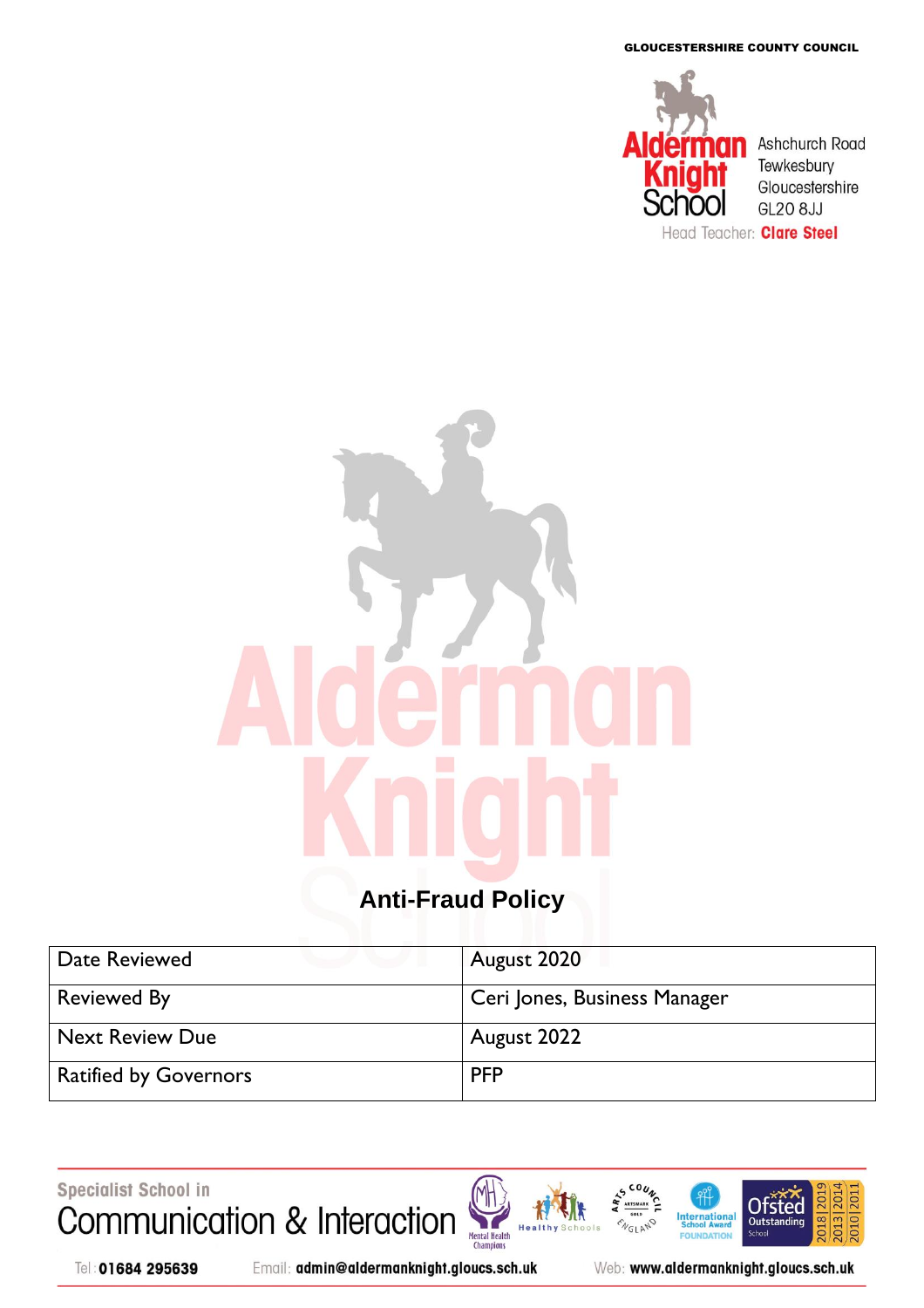## **[Anti-Fraud, Theft, Bribery and Corruption Policy](http://www.brooksideprimary.com/index.php/school-policies1/348-anti-fraud-theft-bribery-and-corruption-policy.html)**

#### **1. Introduction**

- 1.1 As part of its vision to create a thriving school built on the principles of continuous improvement Alderman Knight School is committed to safeguarding public funds and maintaining the highest standards of probity. In order to fulfil this commitment, it is crucial that the School's resources are properly safeguarded and the manner in which these resources are used is underpinned by a secure and controlled environment.
- 1.2 This Anti-Fraud, Theft, Bribery and Corruption Policy sets out the School's commitment to creating an anti-fraud culture and maintaining high ethical standards in the use of public funds.
- 1.3 This policy details the respective responsibilities of Senior Officers at Gloucestershire County Council, School Governors, all school staff and others in demonstrating appropriate standards of behaviour and in reporting irregularities where these are suspected, and outlines the actions that will be taken against those found to have committed fraud against the School.
- 1.4 This School Policy is intended to supplement the school's Finance Policy and Financial Risk assessment.

#### **2. Policy Statement**

- 2.1 Alderman Knight School has a zero-tolerance approach to fraud, theft, bribery and corruption and is committed to ensuring that effective arrangements are in place to prevent, detect, investigate and report fraud. Where a fraud is found to have been committed by any member of staff or other person as defined within the scope of this policy, the School along with the Council will take the appropriate disciplinary and / or legal action.
- 2.2 The School expects high standards of behaviour from all staff, Governors, partners, contractors and in particular expects all those it deals with to uphold the Seven Principles of Public Life as defined by the Nolan Committee (See Appendix A). All staff and Governors are expected to act with integrity at all times and to report any suspected irregularities in accordance with this policy.
- 2.3 All staff and Governors are required to comply with the appropriate Code of Conduct as well as the School's Financial Policy. Any breaches of these rules will be investigated and disciplinary action may be taken.

#### **3. Scope of the Policy**

- 3.1 This Anti-Fraud, Theft, Bribery and Corruption Policy applies to all Alderman Knight School staff whether full-time, part-time, permanent, temporary, or agency workers. It also applies to all of the School's Governors and those working with the School as suppliers, contractors, consultants or partners.
- 3.2 This policy covers the activities of all staff (as defined above) and Governors within their School roles but also covers any action undertaken outside of their School duties which may bring the School into disrepute or may constitute a fraud against the School. Any member of staff or of the Governing Body found to have committed fraud against the School will be dealt with under this Anti-Fraud, Theft, Bribery and Corruption Policy in addition to any external actions that may be taken.

**Specialist School in** Communication & Interaction

International Mental Health



Email: admin@aldermanknight.gloucs.sch.uk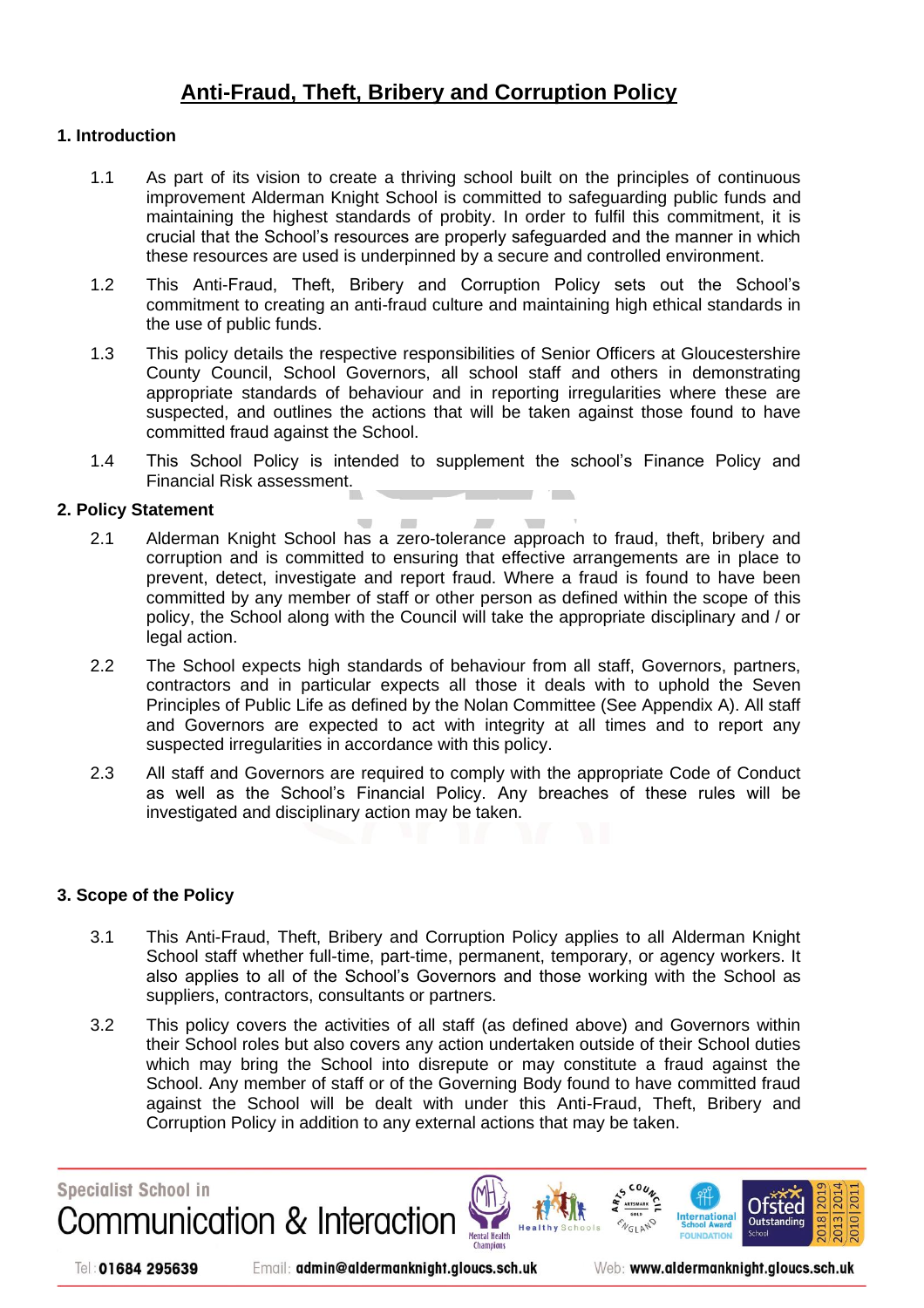#### **4. Definition of Fraud**

Fraud is defined by the 2006 Fraud Act as:

Activity aimed at securing a gain or causing a loss through one of the following:

- False representation (presenting something as true that is known not to be).
- Failure to Disclose (withholding information where there is a requirement to disclose).
- Abuse of position (any action aimed at securing a gain or causing a loss through the position a person holds within the School).

Crucially under the Fraud Act, no gain or loss need occur the intention to defraud is sufficient for a prosecution to proceed.

#### **5. Definition of Theft**

The Theft Act 1968 defines theft as:

- A person is guilty of theft if he dishonestly appropriates property belonging to another with the intention of permanently depriving the other of it.
- It is immaterial whether the appropriation is made with a view to gain, or is made for the thief's own benefit.

#### **6. Definition of Bribery**

The Bribery Act 2010 defines four new offences:

- offering or paying a bribe
- requesting or receiving a bribe
- bribing a foreign public official
- failing to prevent bribery (a corporate offence).

#### **7. Definition of Corruption**

While there is no generally accepted legal definition of corruption, for the purposes of this policy it is taken to define any action which constitutes:

-----

• Dishonesty or breach of trust in carrying out a person's role as a public servant.

#### **8. School and Council Framework**

This Anti-Fraud, Theft, Bribery & Corruption Policy exists within an overall framework of policies and procedures designed to protect public monies, and ensure appropriate standards of behaviour from School staff, Governors and other stakeholders. This policy should be read in the context of the overall Council and School framework. Other relevant policies and procedures include:*:*

- School Finance Manual and School Financial Procedures
- **School Whistleblowing Policy**
- School Staff and Governor Codes of Conduct
- Scheme of Delegation
- School Finance Policy

## **Specialist School in** Communication & Interaction





Email: admin@aldermanknight.gloucs.sch.uk

**Internationa**<br>School Award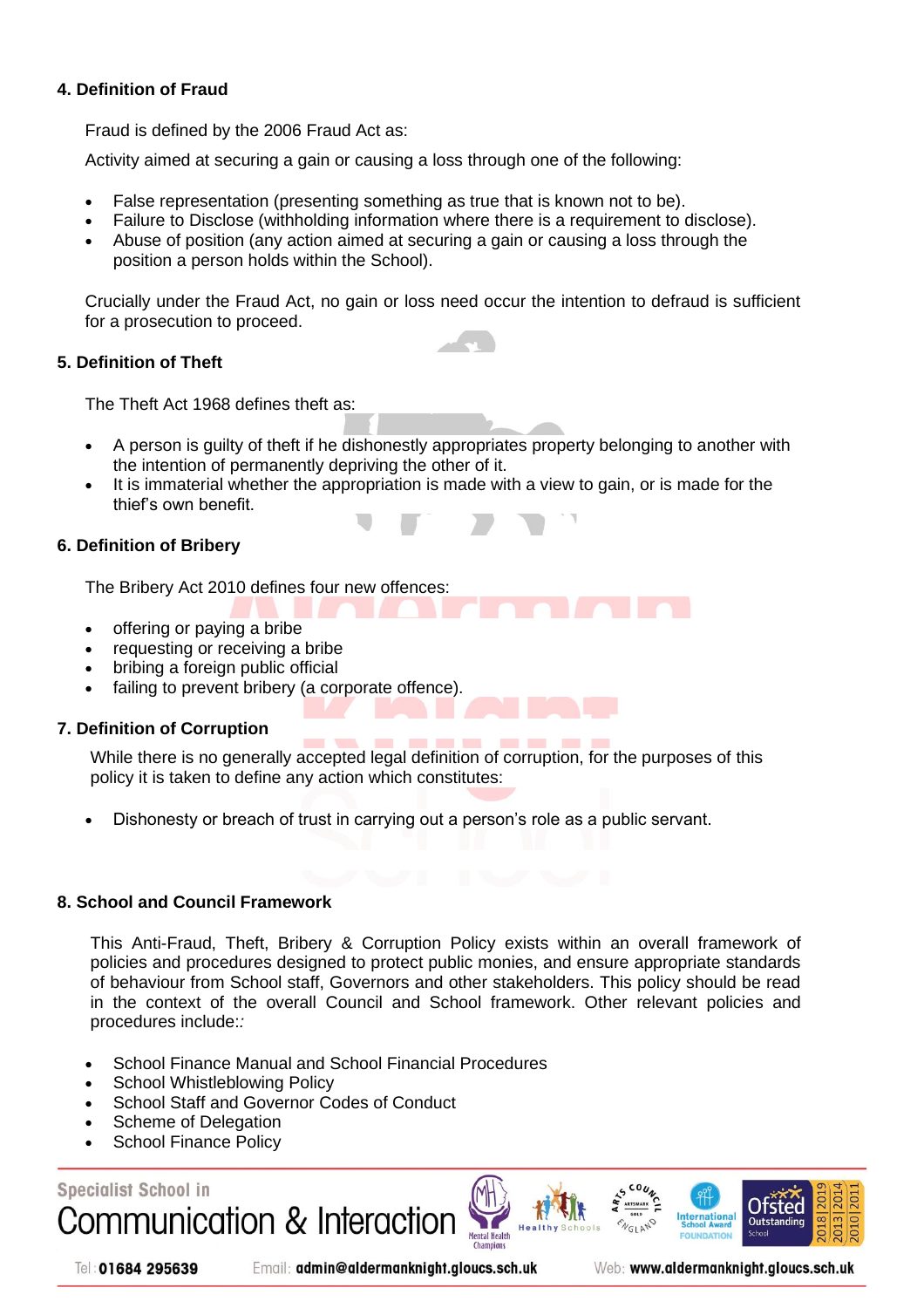- School Financial Risk Assessment
- Register of Business Interests

#### **9. Standards of Behaviour**

- 9.1 While this Anti-Fraud, Theft, Bribery and Corruption Policy has set out legal definitions of the various terms used, the policy is also concerned with the wider behaviours and actions of those within its scope. The public expects high standards of behaviour from all those working within the public sector. This includes not only staying within the law, but exhibiting high ethical standards in all their actions. This section of the policy sets out some of the behaviours expected of School staff, Governors and associated stakeholders. The list is not intended to be exhaustive, but is designed to give some examples that can be applied when making decisions:
	- Any business and personal interests must be declared on the correct official form designed for this purpose. This helps protect individuals from any suggestion of improper conduct and helps the School to demonstrate that all procurement decisions have been taken in the interests of delivering value for money from public funds.
		- o School staff and Governors must not enter into any purchasing decisions where a business or personal interest has been declared.
		- $\circ$  Staff should not seek to benefit in any way from their position with the School beyond the remuneration and any reasonable expenses to which they are entitled. This includes providing any goods or services to the School in a personal capacity for which payment is received.
		- $\circ$  School resources must only be used for the purpose of delivering public services. Staff should not use public monies or resources for personal use beyond the School's and the Council's acceptable use policy. Such resources include ICT equipment, telephones (including mobiles), internal post facilities, school headed paper, vehicles and machinery.
		- $\circ$  School credit / charge cards must not be used to pay for any expenses for which the School is not directly responsible. This includes personal expenditure as well as that which is payable by any external organisation.
		- $\circ$  All claims for additional hours and overtime must be scrupulously honest and must include only the precise number of additional hours or overtime hours that have been worked.
		- $\circ$  All claims for expenses must be scrupulously honest and must include only those expenses to which staff are entitled under the terms and conditions of employment and staff expense claims policy.
- 9.2 Fraud and theft can take many different forms. Appendix B gives examples of the possible types of fraud and theft that may take place in a school environment.
- 9.3 It is important that all school staff and Governors are aware of the warning signs that might indicate fraudulent activity to be taking place in school. In order to enable prompt detection of fraudulent activity, Appendix B gives examples of possible indicators of suspicious and fraudulent behaviours and activities.

#### **10. Mechanism for Reporting Suspected Frauds / Irregularities**

10.1 Where a suspected fraud or other irregularity is identified, this should be reported to The Headteacher or Chair of Governors. Where Headteachers or Chairs of Governors' receive a fraud / irregularity referral, these should be reported to Gloucestershire County Council.

Mental Health

**Specialist School in** 

Tel: 01684 295639





International

Otsted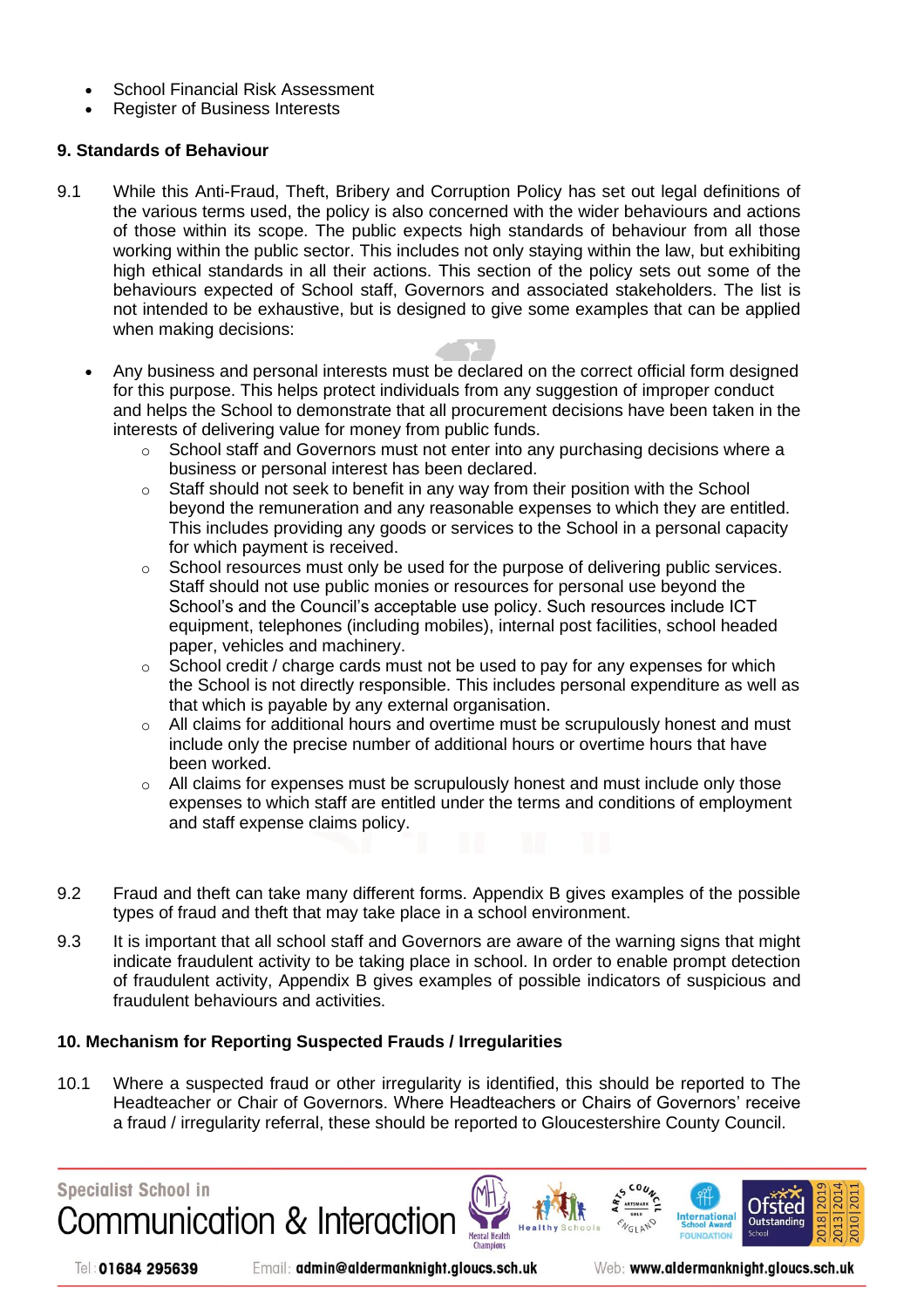10.2 Both the School and the local authority have in place avenues for staff to report suspected irregularities through their own respective Confidential Reporting Policies (Whistleblowing). Matters will be dealt with where possible in confidence and in accordance with the Public Interest Disclosure Act 1998.

#### **11. Roles and Responsibilities**

11.1 The Governing Body

Members of The Governing Body have a specific duty to set an example to the employees of the school and the local community by acting with integrity, honesty and high ethical standards whilst carrying out their duties.

The Governing Body are responsible for the appropriate use of public resources and its key responsibilities to ensure that a sound and effective system of internal controls exists within the school are:

- To have overall responsibility for the management arrangements of the school.
- To promote a culture within the school that concurs with the Nolan Committee's Seven Principles of Public Life (See Appendix A).
- To ensure that internal controls, procedures and policies are put in place that minimise the risk of fraud and theft.
- To be the owners of this Anti-Fraud, Theft, Bribery and Corruption Policy.
- To monitor adherence to this Anti-Fraud, Theft, Bribery and Corruption Policy.
- To annually review this Anti-Fraud, Theft, Bribery and Corruption Policy and ensure it remains adequate and appropriate for the needs of the School.
- To ensure that all Business and Personal Interests of all Governors are declared and recorded accordingly.
- To report any instances of suspected fraud or irregularity to the Local Authority

#### 11.2 The Head Teacher

The Head Teacher of the School is expected to set high standards of conduct at all times whilst carrying out their duties.

The Head Teacher is also responsible for the appropriate use of public resources and their key responsibilities are:

- To ensure that an anti-fraud culture is in place across the school.
- To ensure that this Anti-Fraud, Theft, Bribery and Corruption Policy is communicated to all school staff.
- To develop, implement and maintain adequate and effective internal controls, procedures and policies.
- To ensure that all staff are aware of the appropriate internal controls, procedures, policies and standards of behaviour.
- To ensure that all relevant staff are adequately trained on internal controls and procedures that need to be complied with.
- To monitor compliance from all School staff with internal controls, procedures and policies.
- To monitor and review the internal controls and procedures to ensure that they are working effectively.
- To ensure that all staff feel able to report suspicions without fear of retribution or other unfavourable treatment.
- To declare any Business and Personal Interests held.
- To ensure that proper recruitment and selection procedures are carried out and that only high quality and honest staff are offered contracts of employment.

Mental Health

**Specialist School in** Communication & Interaction



Email: admin@aldermanknight.gloucs.sch.uk

Web: www.aldermanknight.gloucs.sch.uk

International

Otsted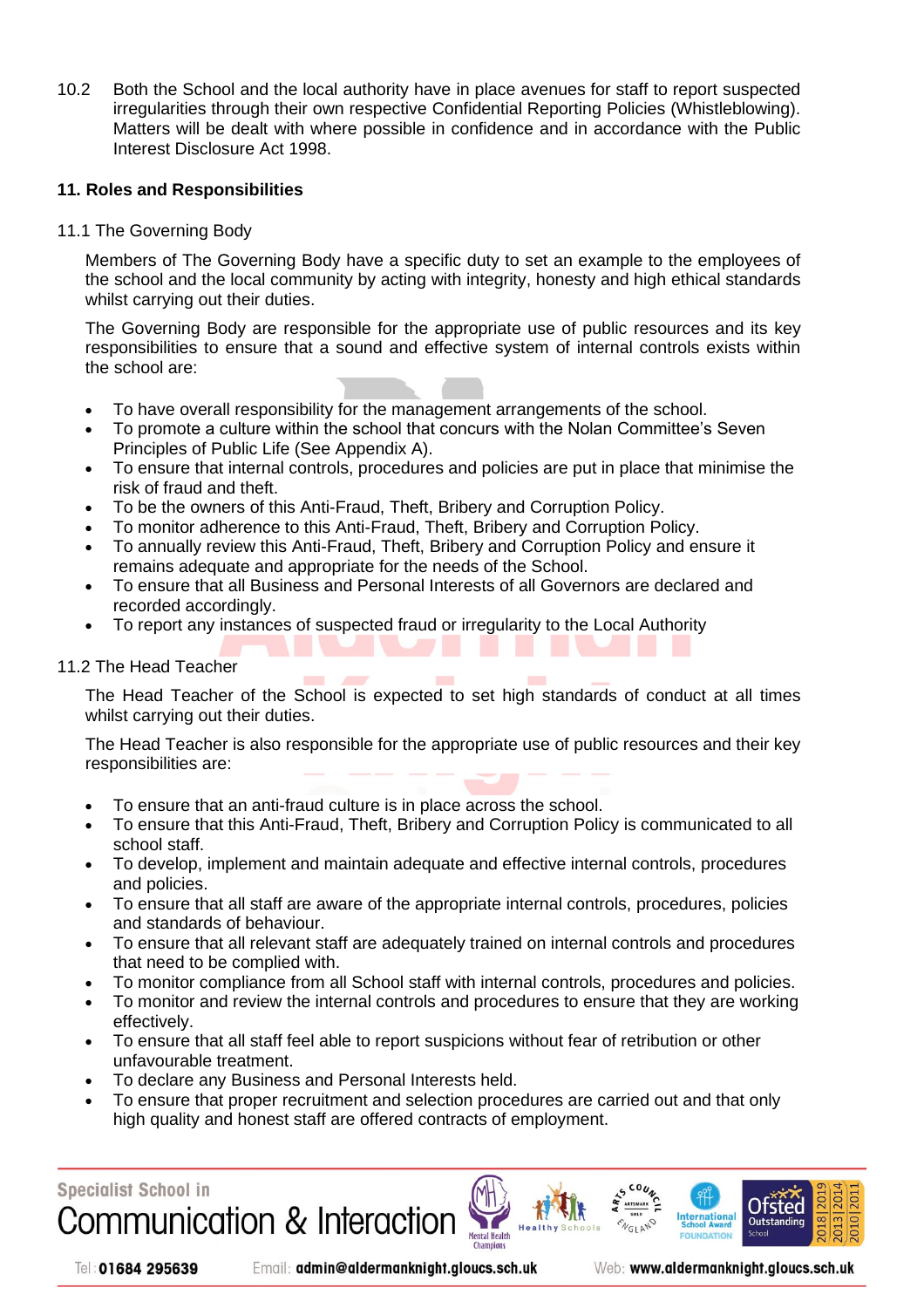- To report any instances of suspected fraud or irregularity to the Chair of Governors or direct to the local authority.
- To implement any changes to the internal controls and procedures that may have been identified as a result of a fraud or irregularity investigation, in order to prevent further instances of fraud or irregularity.

#### 11.3 All School Staff

All School staff whether they are full time, part time, permanent, temporary, agency or consultants are expected to maintain a high level of conduct whilst carrying out their duties.

All staff are expected to help protect the public resources that have been entrusted to the school and the key responsibilities are:

- To uphold the Anti-Fraud, Theft, Bribery and Corruption culture within the school.
- To adhere to this Anti-Fraud, Theft, Bribery and Corruption Policy.
- To comply with the school's internal controls, procedures and policies.
- To comply with the Code of Conduct relating to their profession.
- To familiarise themselves with the types of fraud and irregularity that might occur within the school and to be vigilant to such activities in order to enable prompt detection of fraud and irregularity. (See Appendix B)
- To report any instances of suspected fraud or irregularity to the Head Teacher or the Chair of Governors.



**Specialist School in** Communication & Interaction







Tel: 01684 295639

Email: admin@aldermanknight.gloucs.sch.uk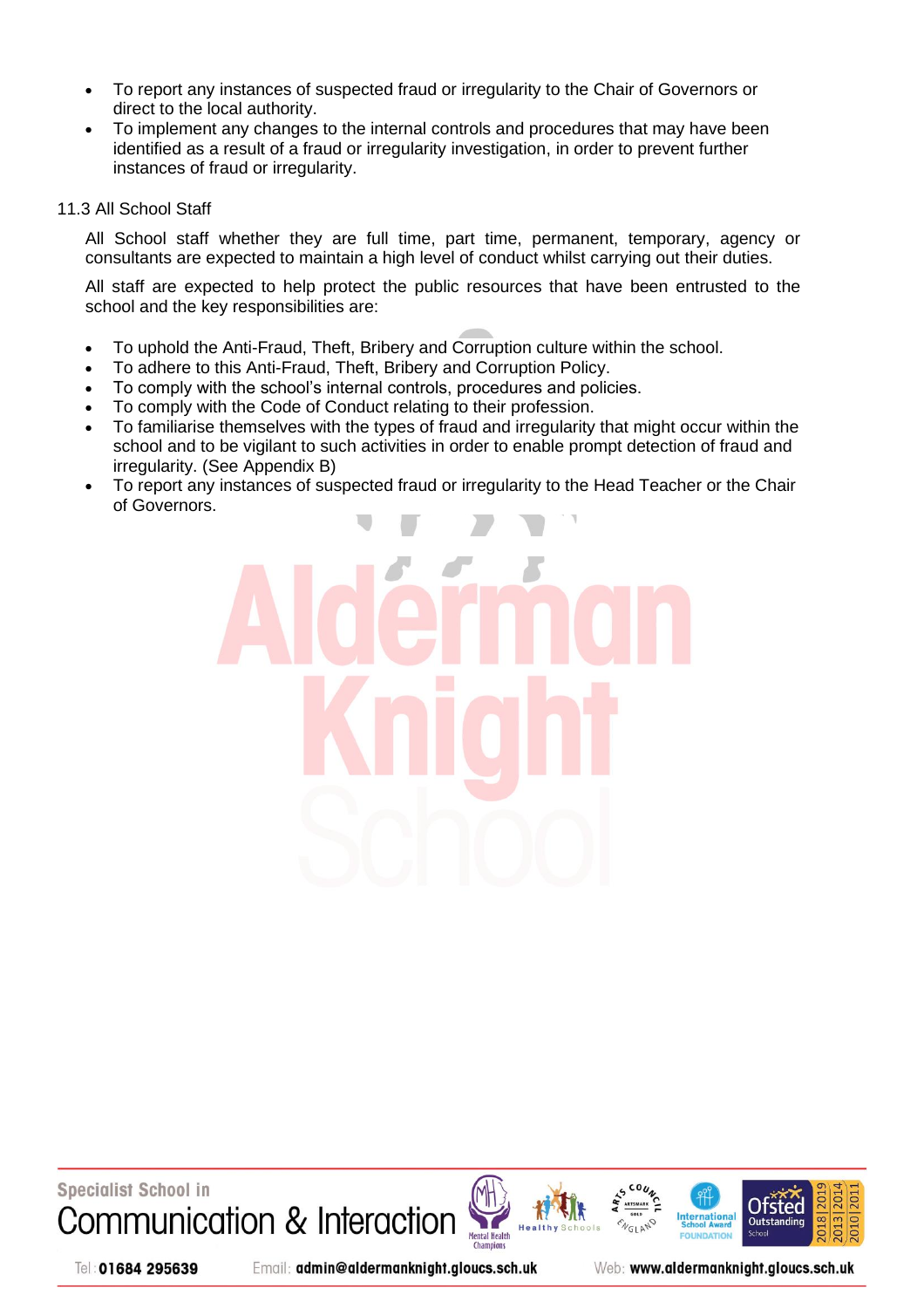#### **Appendix A**

#### **The Nolan Committee – The Seven Principles of Public Life**

#### **SELFLESSNESS**

Holders of public office should act solely in terms of the public interest. They should not do so in order to gain financial or other material benefits for themselves, their family, or their friends.

#### **INTEGRITY**

Holders of public office should not place themselves under any financial or other obligation to outside individuals or organisations that might seek to influence them in the performance of their official duties.

#### **OBJECTIVITY**

In carrying out public business, including making public appointments, awarding contracts, or recommending individuals for rewards and benefits, holders of public office should make choices on merit.

#### **ACCOUNTABILITY**

Holders of public office are accountable for their decisions and actions to the public and must submit themselves to whatever scrutiny is appropriate to their office.

#### **OPENNESS**

Holders of public office should be as open as possible about all the decisions and actions that they take. They should give reasons for their decisions and restrict information only when the wider public interest clearly demands.

#### **HONESTY**

Holders of public office have a duty to declare any private interests relating to their public duties and to take steps to resolve any conflicts arising in a way that protects the public interest.

#### **LEADERSHIP**

Holders of public office should promote and support these principles by leadership and example.

*These principles apply to all aspects of public life. The Committee has set them out here for the benefit of all who serve the public in any way.*

#### **Appendix B**

#### **Possible Types of Fraud, Theft, Bribery and Corruption**

The list below gives examples of unacceptable activities, but it is not exhaustive:

- theft of cash (e.g. retaining cash collected for school dinners, trips, uniform, etc. for personal use)
- theft or misuse of school assets and resources (e.g. taking stationery or other school resources, taking away school assets for personal use, personal use of postal facilities)
- submitting false claims (e.g. for travel which did not take place, for un-worked additional hours and overtime.)

**Mental Health** 

- unauthorised purchases of equipment for personal use
- improper use of petty cash for personal purposes

**Specialist School in** Communication & Interaction

Tel: 01684 295639





**Internationa**<br>School Award

Otste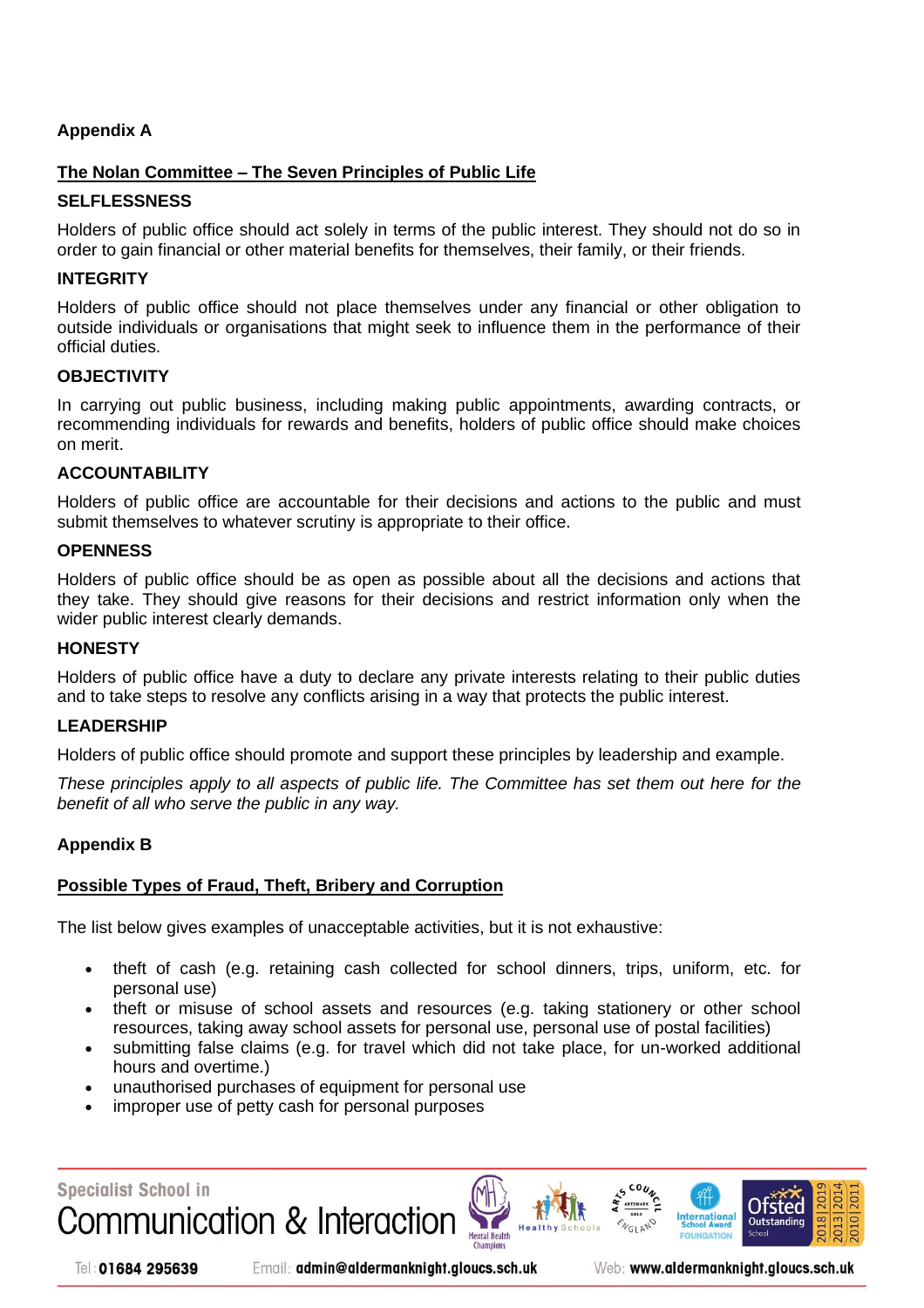- failing to charge appropriately for goods or services (e.g. not charging for private lettings of school rooms / sports facilities)
- making payments or providing improper gifts or hospitality to a third party in exchange for something that benefits the school, or that unduly influences an action that would affect the school
- processing false invoices for goods or services not received and pocketing the proceeds
- making false entries on the payroll (e.g. inventing a fictitious employee and arranging to be paid an additional salary)
- working elsewhere whilst claiming to be sick
- claiming for payment of inappropriate bonuses
- misusing school financial systems to run a personal business
- improper recruitment (e.g. employing a family member or individual known personally to a member of staff without following appropriate recruitment and selection procedures)
- buying from a supplier or contractor known personally to a member of staff without following the required procurement procedures or declaring a business interest
- accepting payments, gifts or hospitality from anyone; who is, or may be in the foreseeable future tendering or quoting for any contract or works with the school, seeking employment with the school or seeking to influence the admissions process
- separating purchases to avoid tendering / quotation thresholds; and
- suppliers or contractors failing to deliver the agreed goods or services but still being paid in full.

#### **Warning Signs – Possible Indicators of Fraudulent Activity**

All School staff have a duty to act properly at all times in the course of their duties. Listed below are a few pointers as to the sorts of things that might give cause for concern and possibly indicate fraudulent activity. It is important to note that any one of these on its own may be perfectly innocent and a function of carrying out normal duties, however a combination of the factors may give cause for concern:

- changes in behaviour (e.g. staff appear under stress without excessive workload, defensiveness, argumentativeness, unusual belligerence, inability to relax)
- lifestyle changes (e.g. exotic holidays, new cars, home improvements, expensive jewellery) – those committing fraud rarely save the proceeds
- ready supply of excuses for errors
- refusal to take holidays
- first to arrive and last to leave
- does not allow anyone else to undertake their work
- refuses promotion
- suppliers will only deal with one person
- new staff leaving quickly.



Tel: 01684 295639

Email: admin@aldermanknight.gloucs.sch.uk